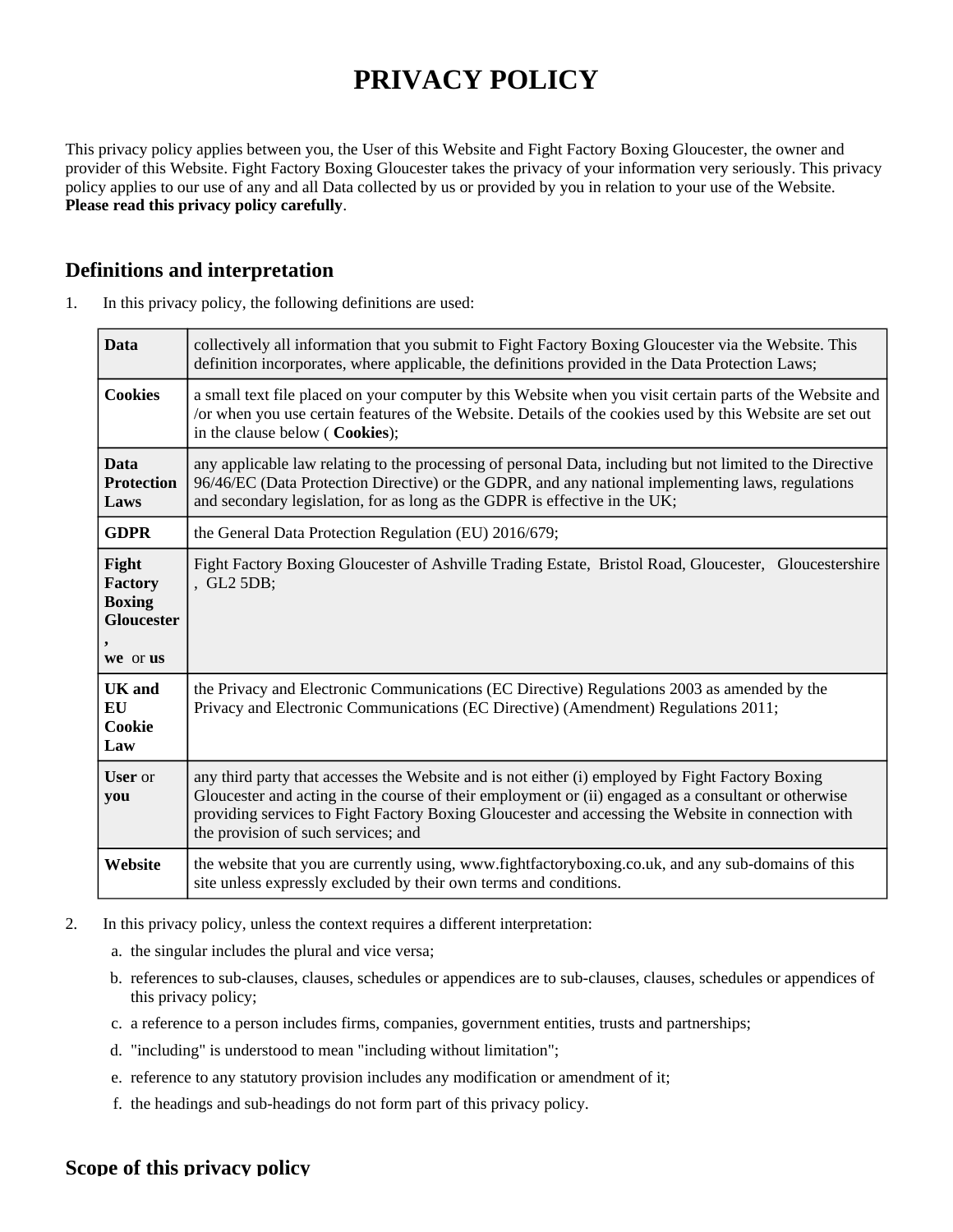- 3. This privacy policy applies only to the actions of Fight Factory Boxing Gloucester and Users with respect to this Website. It does not extend to any websites that can be accessed from this Website including, but not limited to, any links we may provide to social media websites.
- 4. For purposes of the applicable Data Protection Laws, Fight Factory Boxing Gloucester is the "data controller". This means that Fight Factory Boxing Gloucester determines the purposes for which, and the manner in which, your Data is processed.

# **Data collected**

**Scope of this privacy policy policy policy policy policy policy policy policy policy policy policy policy poli** 

- 5. We may collect the following Data, which includes personal Data, from you:
	- a. name;
	- b. contact Information such as email addresses and telephone numbers;
	- c. IP address (automatically collected);
	- d. web browser type and version (automatically collected);

in each case, in accordance with this privacy policy.

### **How we collect Data**

- 6. We collect Data in the following ways:
	- a. data is given to us by you ; and
	- b. data is collected automatically.

### **Data that is given to us by you**

- 7. Fight Factory Boxing Gloucester will collect your Data in a number of ways, for example:
	- a. when you contact us through the Website, by telephone, post, e-mail or through any other means;
	- b. when you elect to receive marketing communications from us;

in each case, in accordance with this privacy policy.

### **Data that is collected automatically**

- 8. To the extent that you access the Website, we will collect your Data automatically, for example:
	- a. we automatically collect some information about your visit to the Website. This information helps us to make improvements to Website content and navigation, and includes your IP address, the date, times and frequency with which you access the Website and the way you use and interact with its content.
	- b. we will collect your Data automatically via cookies, in line with the cookie settings on your browser. For more information about cookies, and how we use them on the Website, see the section below, headed "Cookies".

### **Our use of Data**

- 9. Any or all of the above Data may be required by us from time to time in order to provide you with the best possible service and experience when using our Website. Specifically, Data may be used by us for the following reasons:
	- a. improvement of our products / services;
	- b. transmission by email of marketing materials that may be of interest to you;
	- c. advertising purposes;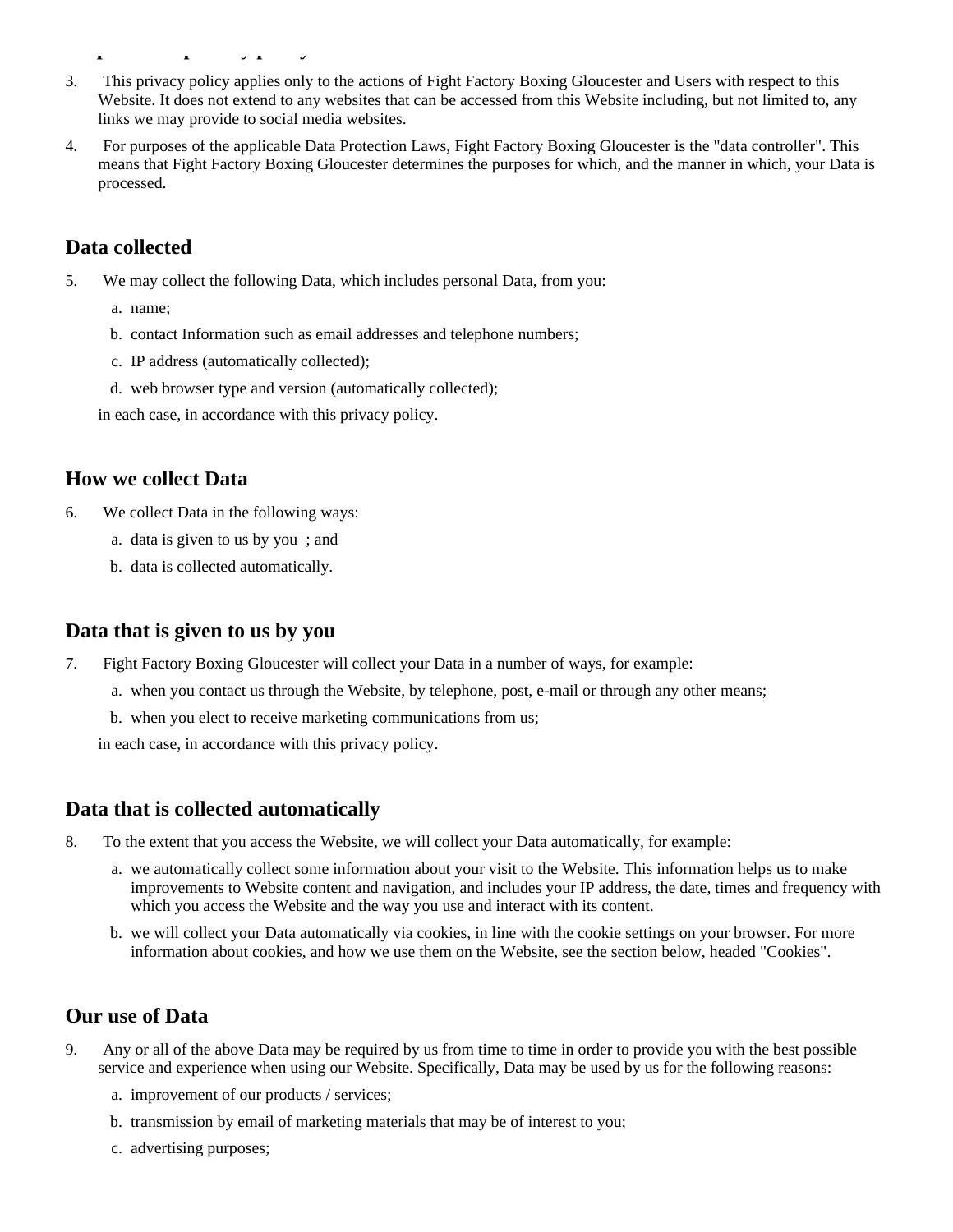in each case, in accordance with this privacy policy.

- 10. We may use your Data for the above purposes if we deem it necessary to do so for our legitimate interests. If you are not satisfied with this, you have the right to object in certain circumstances (see the section headed "Your rights" below).
- 11. For the delivery of direct marketing to you via e-mail, we'll need your consent, whether via an opt-in or soft-opt-in:
	- a. soft opt-in consent is a specific type of consent which applies when you have previously engaged with us (for example, you contact us to ask us for more details about a particular product/service, and we are marketing similar products/services). Under "soft opt-in" consent, we will take your consent as given unless you opt-out.
	- b. for other types of e-marketing, we are required to obtain your explicit consent; that is, you need to take positive and affirmative action when consenting by, for example, checking a tick box that we'll provide.
	- c. if you are not satisfied about our approach to marketing, you have the right to withdraw consent at any time. To find out how to withdraw your consent, see the section headed "Your rights" below.

## **Who we share Data with**

- 12. We may share your Data with the following groups of people for the following reasons:
	- a. our employees, agents and/or professional advisors to obtain advice from professional advisers;

in each case, in accordance with this privacy policy.

## **Keeping Data secure**

- 13. We will use technical and organisational measures to safeguard your Data, for example:
	- a. access to your account is controlled by a password and a user name that is unique to you.
	- b. we store your Data on secure servers.
- 14. Technical and organisational measures include measures to deal with any suspected data breach. If you suspect any misuse or loss or unauthorised access to your Data, please let us know immediately by contacting us via this e-mail address: jonpitman100@gmail.com.
- 15. If you want detailed information from Get Safe Online on how to protect your information and your computers and devices against fraud, identity theft, viruses and many other online problems, please visit www.getsafeonline.org. Get Safe Online is supported by HM Government and leading businesses.

## **Data retention**

- 16. Unless a longer retention period is required or permitted by law, we will only hold your Data on our systems for the period necessary to fulfil the purposes outlined in this privacy policy or until you request that the Data be deleted.
- 17. Even if we delete your Data, it may persist on backup or archival media for legal, tax or regulatory purposes.

# **Your rights**

- 18. You have the following rights in relation to your Data:
	- a. **Right to access** the right to request (i) copies of the information we hold about you at any time, or (ii) that we modify, update or delete such information. If we provide you with access to the information we hold about you, we will not charge you for this, unless your request is "manifestly unfounded or excessive." Where we are legally permitted to do so, we may refuse your request. If we refuse your request, we will tell you the reasons why.
	- b. **Right to correct** the right to have your Data rectified if it is inaccurate or incomplete.
	- c. **Right to erase** the right to request that we delete or remove your Data from our systems.
	- d. **Right to restrict our use of your Data** the right to "block" us from using your Data or limit the way in which we can use it.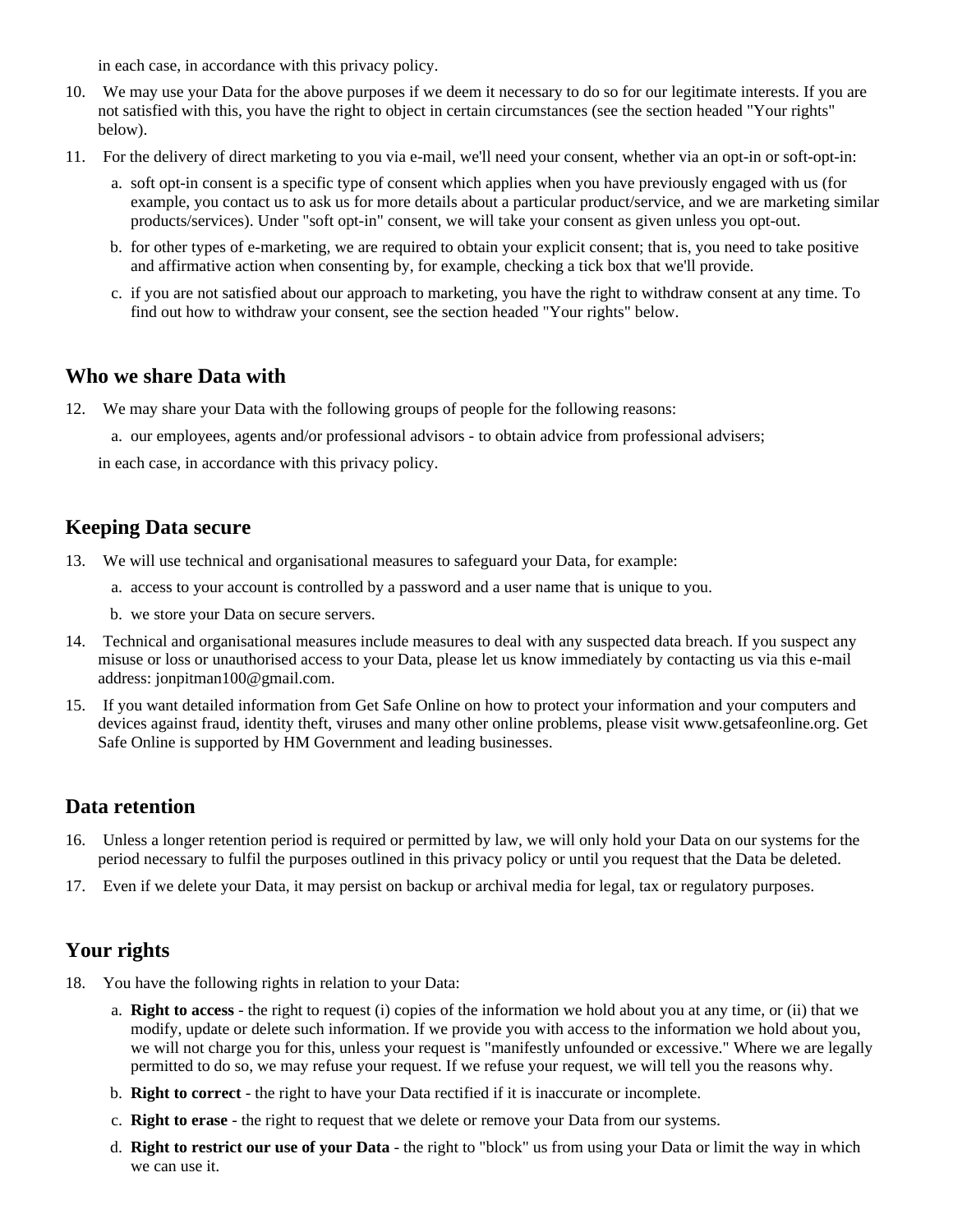- e. **Right to data portability** the right to request that we move, copy or transfer your Data.
- f. **Right to object** the right to object to our use of your Data including where we use it for our legitimate interests.
- 19. To make enquiries, exercise any of your rights set out above, or withdraw your consent to the processing of your Data (where consent is our legal basis for processing your Data), please contact us via this e-mail address: jonpitman100@gmail.com.
- 20. If you are not satisfied with the way a complaint you make in relation to your Data is handled by us, you may be able to refer your complaint to the relevant data protection authority. For the UK, this is the Information Commissioner's Office (ICO). The ICO's contact details can be found on their website at https://ico.org.uk/.
- 21. It is important that the Data we hold about you is accurate and current. Please keep us informed if your Data changes during the period for which we hold it.

### **Links to other websites**

22. This Website may, from time to time, provide links to other websites. We have no control over such websites and are not responsible for the content of these websites. This privacy policy does not extend to your use of such websites. You are advised to read the privacy policy or statement of other websites prior to using them.

## **Changes of business ownership and control**

- 23. Fight Factory Boxing Gloucester may, from time to time, expand or reduce our business and this may involve the sale and/or the transfer of control of all or part of Fight Factory Boxing Gloucester. Data provided by Users will, where it is relevant to any part of our business so transferred, be transferred along with that part and the new owner or newly controlling party will, under the terms of this privacy policy, be permitted to use the Data for the purposes for which it was originally supplied to us.
- 24. We may also disclose Data to a prospective purchaser of our business or any part of it.
- 25. In the above instances, we will take steps with the aim of ensuring your privacy is protected.

### **Cookies**

- 26. This Website may place and access certain Cookies on your computer. Fight Factory Boxing Gloucester uses Cookies to improve your experience of using the Website and to improve our range of services. Fight Factory Boxing Gloucester has carefully chosen these Cookies and has taken steps to ensure that your privacy is protected and respected at all times.
- 27. All Cookies used by this Website are used in accordance with current UK and EU Cookie Law.
- 28. Before the Website places Cookies on your computer, you will be presented with a message bar requesting your consent to set those Cookies. By giving your consent to the placing of Cookies, you are enabling Fight Factory Boxing Gloucester to provide a better experience and service to you. You may, if you wish, deny consent to the placing of Cookies; however certain features of the Website may not function fully or as intended.
- 29. This Website may place the following Cookies:

| <b>Type of Cookie</b>      | <b>Purpose</b>                                                                                                                                                                                                                 |  |  |
|----------------------------|--------------------------------------------------------------------------------------------------------------------------------------------------------------------------------------------------------------------------------|--|--|
| Strictly necessary cookies | These are cookies that are required for the operation of our website. They<br>include, for example, cookies that enable you to log into secure areas of our<br>website, use a shopping cart or make use of e-billing services. |  |  |

- 30. You can find a list of Cookies that we use in the Cookies Schedule.
- 31. You can choose to enable or disable Cookies in your internet browser. By default, most internet browsers accept Cookies but this can be changed. For further details, please consult the help menu in your internet browser.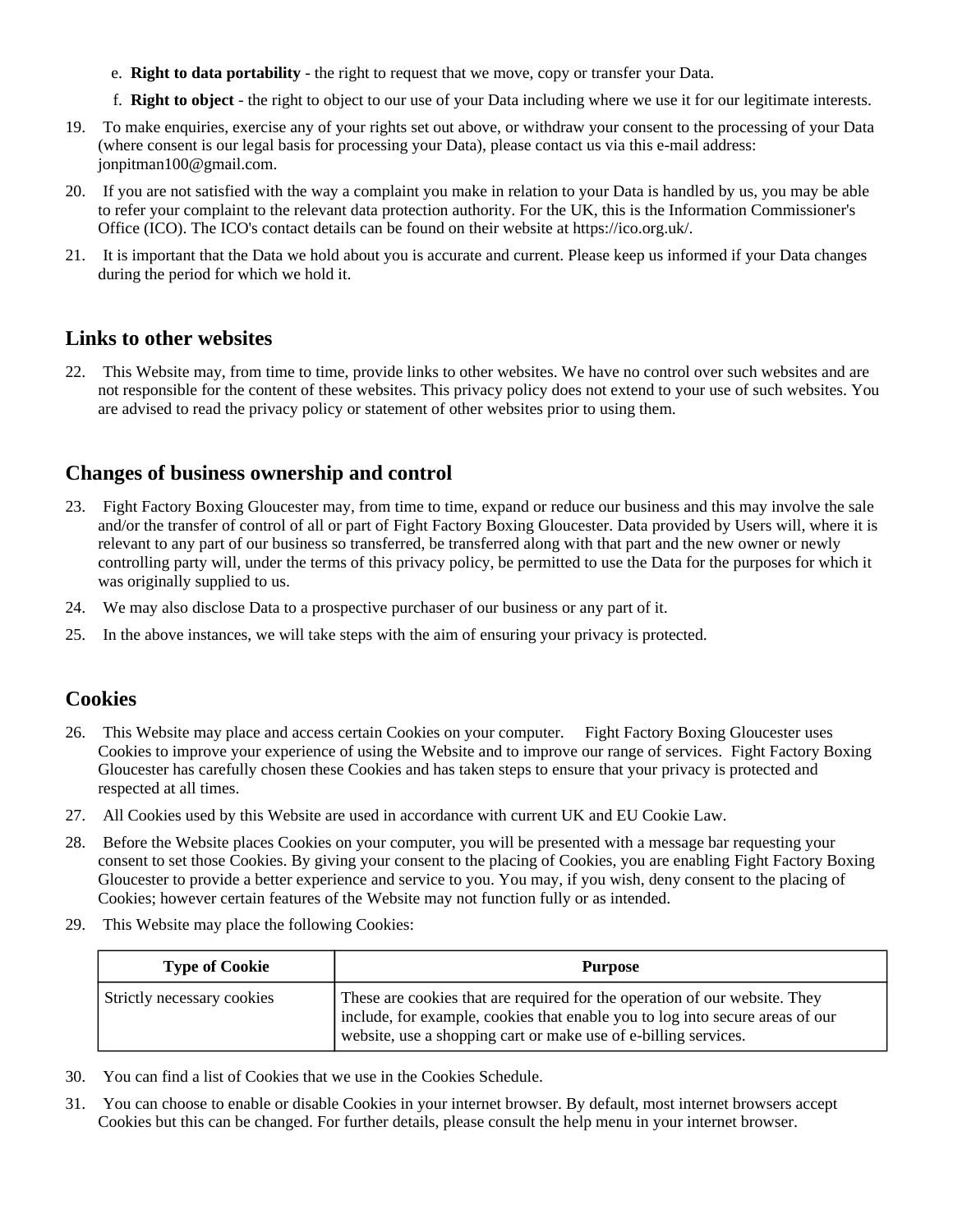- 32. You can choose to delete Cookies at any time; however you may lose any information that enables you to access the Website more quickly and efficiently including, but not limited to, personalisation settings.
- 33. It is recommended that you ensure that your internet browser is up-to-date and that you consult the help and guidance provided by the developer of your internet browser if you are unsure about adjusting your privacy settings.
- 34. For more information generally on cookies, including how to disable them, please refer to aboutcookies.org. You will also find details on how to delete cookies from your computer.

# **General**

- 35. You may not transfer any of your rights under this privacy policy to any other person. We may transfer our rights under this privacy policy where we reasonably believe your rights will not be affected.
- 36. If any court or competent authority finds that any provision of this privacy policy (or part of any provision) is invalid, illegal or unenforceable, that provision or part-provision will, to the extent required, be deemed to be deleted, and the validity and enforceability of the other provisions of this privacy policy will not be affected.
- 37. Unless otherwise agreed, no delay, act or omission by a party in exercising any right or remedy will be deemed a waiver of that, or any other, right or remedy.
- 38. This Agreement will be governed by and interpreted according to the law of England and Wales. All disputes arising under the Agreement will be subject to the exclusive jurisdiction of the English and Welsh courts.

## **Changes to this privacy policy**

39. Fight Factory Boxing Gloucester reserves the right to change this privacy policy as we may deem necessary from time to time or as may be required by law. Any changes will be immediately posted on the Website and you are deemed to have accepted the terms of the privacy policy on your first use of the Website following the alterations.

You may contact Fight Factory Boxing Gloucester by email at jonpitman100@gmail.com.

## **Attribution**

40. This privacy policy was created using a document from [Rocket Lawyer](https://www.rocketlawyer.com/gb/en/) (https://www.rocketlawyer.com/gb/en). **05 June 2020**